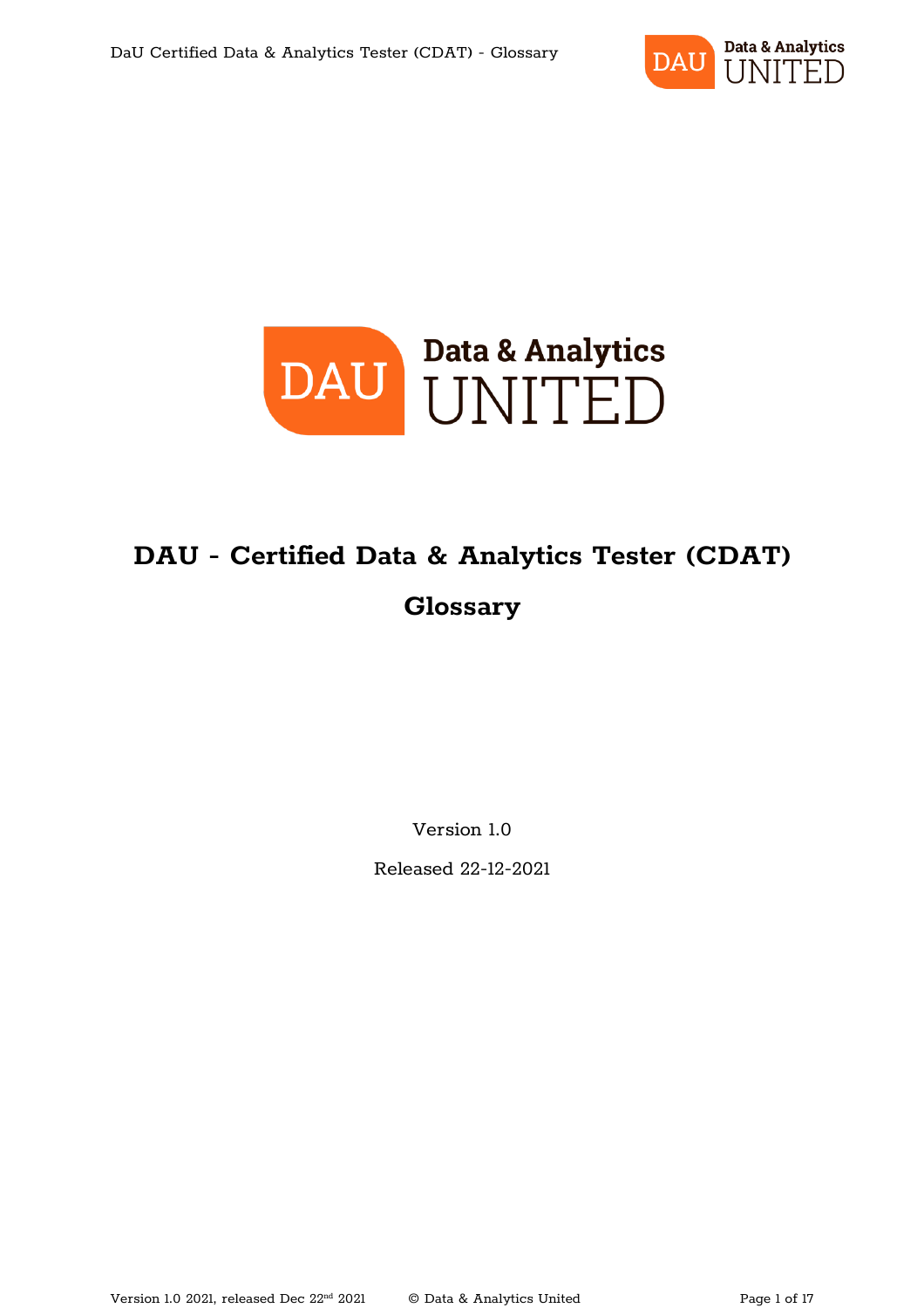

### Copyright Notice

This document may be copied in its entirety, or extracts made, if the source is acknowledged.

All CDAT syllabi and linked documents (including this document) are copyright of Data & Analytics United (hereafter referred to as DaU).

The material authors and international contributing experts involved in the creation of the CDAT resources hereby transfer the copyright to DaU. The material authors, international contributing experts and DaU have agreed to the following conditions of use:

- Any individual or training company may use this syllabus as the basis for a training course if DaU and the authors are acknowledged as the copyright owner and the source respectively of the syllabus, and they have been officially recognized by DaU. More regarding recognition is available via: https://www.da-united.com/recognition
- Any individual or group of individuals may use this glossary as the basis for articles, books, or other derivative writings if DaU and the material authors are acknowledged as the copyright owner and the source respectively of the glossary.

#### Thank you to the main authors

• Rogier Ammerlaan, Jaap de Roos and Armando Dörsek

#### Thank you to the review committee

Alexis Jesús Herrera Colmenares, Ángel Rayo Acevedo, Arjan Brands, Aurelio Gandarillas Cordero, Beatriz López Botello, Benjamín Gillibrand H., Christine Green, Daniel Leo Lopez Romero, Egbert Bouman, Eibert Dijkgraaf, Emilie Potin-Suau, Fabiola Mero, Geoffrey Wemans, Héctor Ruvalcaba, Hermon Alfaro Fuentes, Huib Stoel, Jayapradeep Jiothis, Jean-Luc Cossi, Joan Gasull Jolis, José Díaz, Juan Pablo Rios Alvarez, Julie Gardiner, Kaan Sanli, Koos van Strien, Krishan Premcharan, Kyle Alexander Siemens, Márcia Araújo Coelho, Mario Alvarez Gómez, Mark Summers, Melissa Pontes, Miaomiao Tang, Miguel Angel de León Trejo, Nadia Soledad Cavalleri, Neriman Kocaman, Paula Castro, Petr Neugebauer, Dr. Ralph Elster, Ruth Margaret Florian Caipa, Santiago de Jesús Gonzalez Medellin, Samuel Ouko, Shreyansh Tewari, Silvie Schoenmaker, Dr. Srinivas Padmanabhuni, Thomas Cagley, Tim Koomen, Tobi Steenbakkers, Vanessa Islas Padilla, Vipul Kocher, Wim Decoutere

| <b>Version</b> | <b>Date</b>                 | <b>Remarks</b>  |
|----------------|-----------------------------|-----------------|
| 1.0            | Dec 22 <sup>nd</sup> , 2021 | Initial release |
|                |                             |                 |
|                |                             |                 |
|                |                             |                 |
|                |                             |                 |

#### Revision History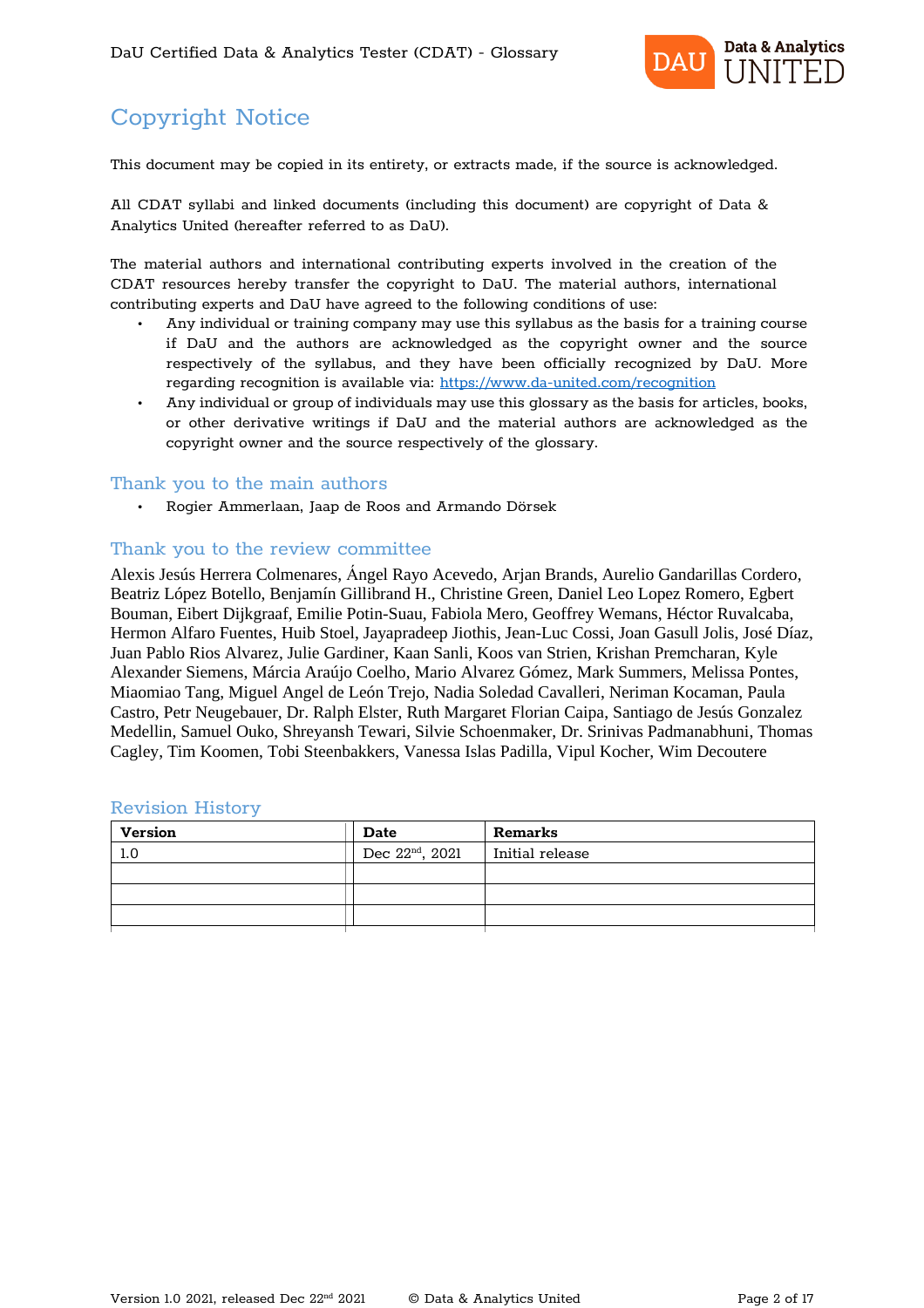

### Table of contents

| . . 16 |
|--------|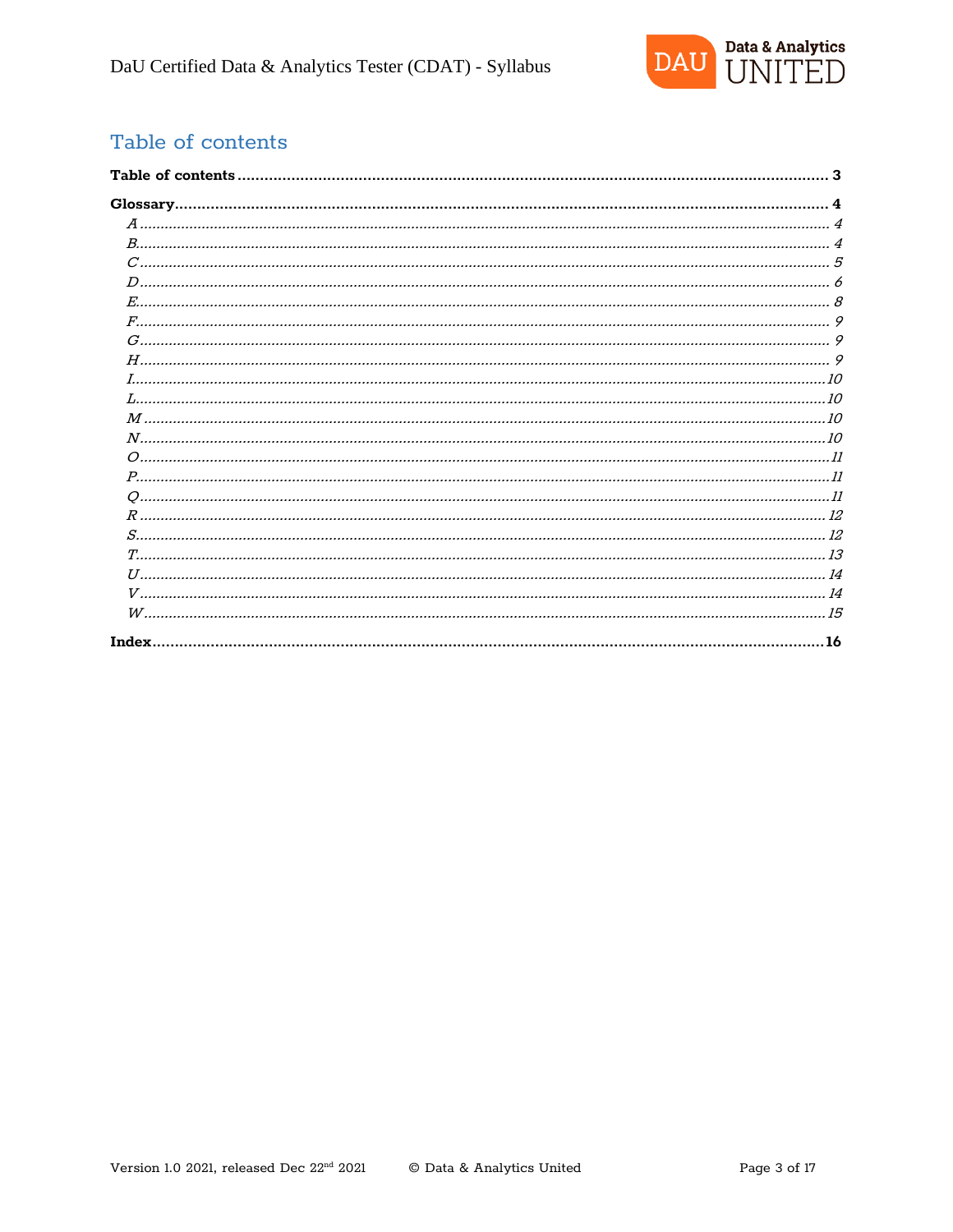

### Glossary



#### **Aggregations**

Source: PowerBI glossary The reduction of rows in underlying data sources to fit in a model. The result is an aggregate.

#### **Agile**

Source: wikipedia

Is a set of practices intended to improve the effectiveness of software development professionals, teams, and organizations.

#### **Agile testing**

Source: Glossary ISTQB Foundation

Testing practice for a project using Agile software development methodologies, incorporating techniques and methods, such as extreme programming (XP), treating development as the customer of testing and emphasizing the test-first design paradigm.

#### **Analytics**

Comprises the combined corporate and external data sources for the creation of analytical models.

#### **Anonymization**

Data anonymization has been defined as a "process by which personal data is irreversibly altered in such a way that a data subject can no longer be identified directly or indirectly (for instance by using additional data sources)".

#### **Audit trail**

#### Source: wikipedia

A security-relevant chronological record, set of records, and/or destination and source of records that provide documentary evidence of the sequence of activities that have affected at any time a specific operation, procedure, event, or device.

#### **ASCII**

ASCII is a 7-bit encoding technique which assigns a number to each of the 128 characters that are most frequently used in American English.

# **B**

**BI tester** See Reporting Tester

#### **BI testing**

Business Intelligence & Data Analytics Testing is the process of validating the data, format and performance of the ETL, analytics, reports, subject areas and security aspects of the BI & DA projects.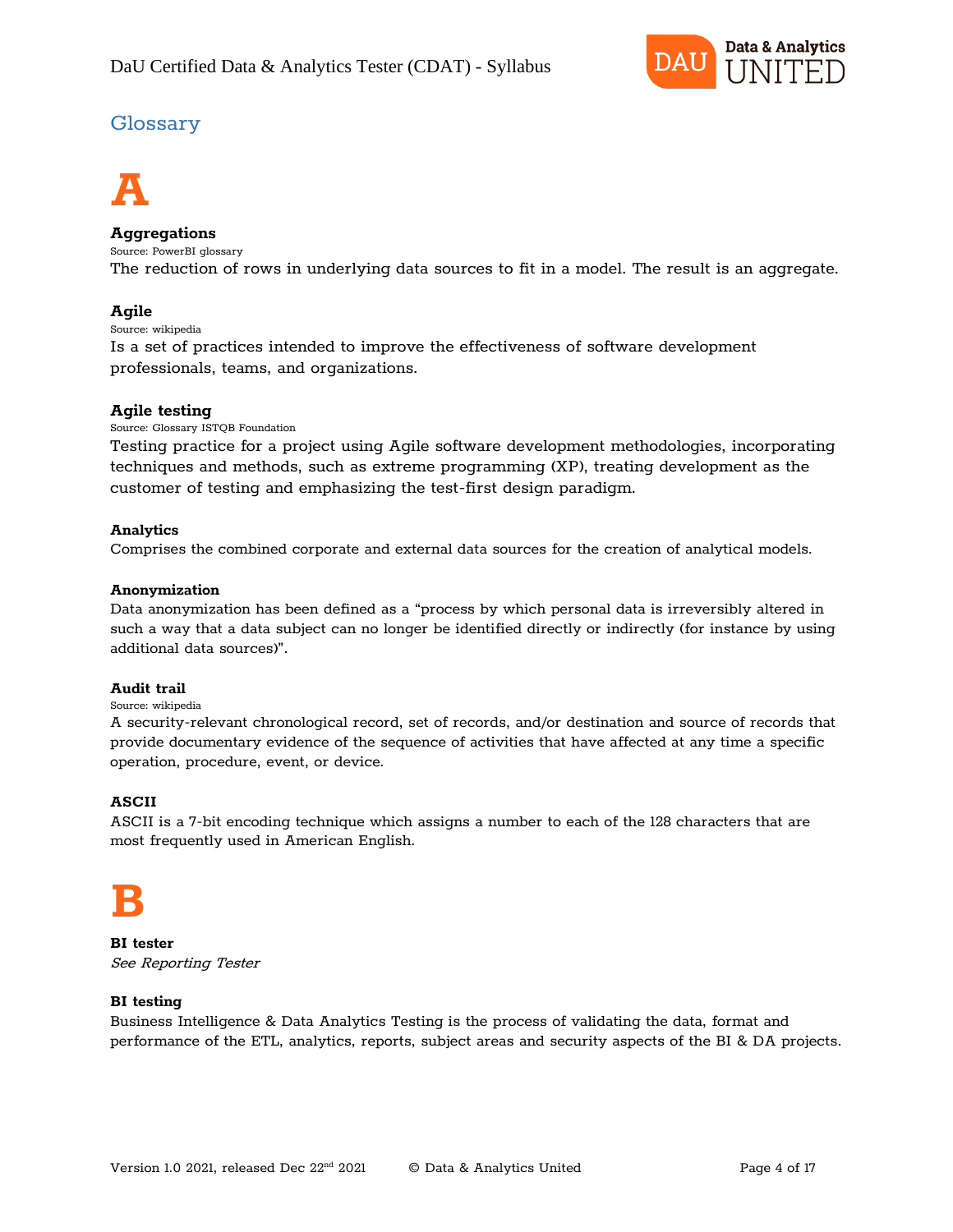

#### **Big Data**

Big data is a combination of structured, semi-structured and unstructured large amount of data collected by organizations that can be analyzed for predictive modeling and other advanced analytics applications.

#### **Big Data environment**

See data environment

#### **Boundary Testing**

Source: Glossary ISTQB Foundation A black-box test technique in which test cases are designed based on boundary values.

#### **Business Intelligence**

Business Intelligence (BI) comprises the strategy, methods and technologies used to gather, store, report and analyze business data to help people analyze data to make business decisions.

#### **Business rules**

Source: wikipedia

Business rules are intended to assert business structure or to control or influence the behavior of the business. Business rules describe the operations, definitions and constraints that apply to an organization.



#### **Causation**

Causation explicitly applies to cases where action A causes outcome B.

#### **Character set**

See: Data Combination Test

#### **CI/CD**

Source: Wikipedia

Continuous Integration/ Continuous Delivery (or Deployment) bridges the gaps between development and operation activities and teams by enforcing automation in building, testing and deployment of applications.

#### **Conversions**

The process of changing data or causing data to change from one form to another.

#### **Completeness Testing**

Completeness testing is required to ensure that all relevant records are transferred from the source to the target and that the contents (format, precision) of each record (row) and value (column) is still correct.

#### **Correlation**

Correlation is simply a relationship between A and B. Action A relates to Action  $B - b$ ut one event doesn't necessarily cause the other event to happen.

#### **Coverages**

Source: ISTQB Foundation

The degree to which specified coverage items have been determined or have been exercised by a test suite expressed as a percentage.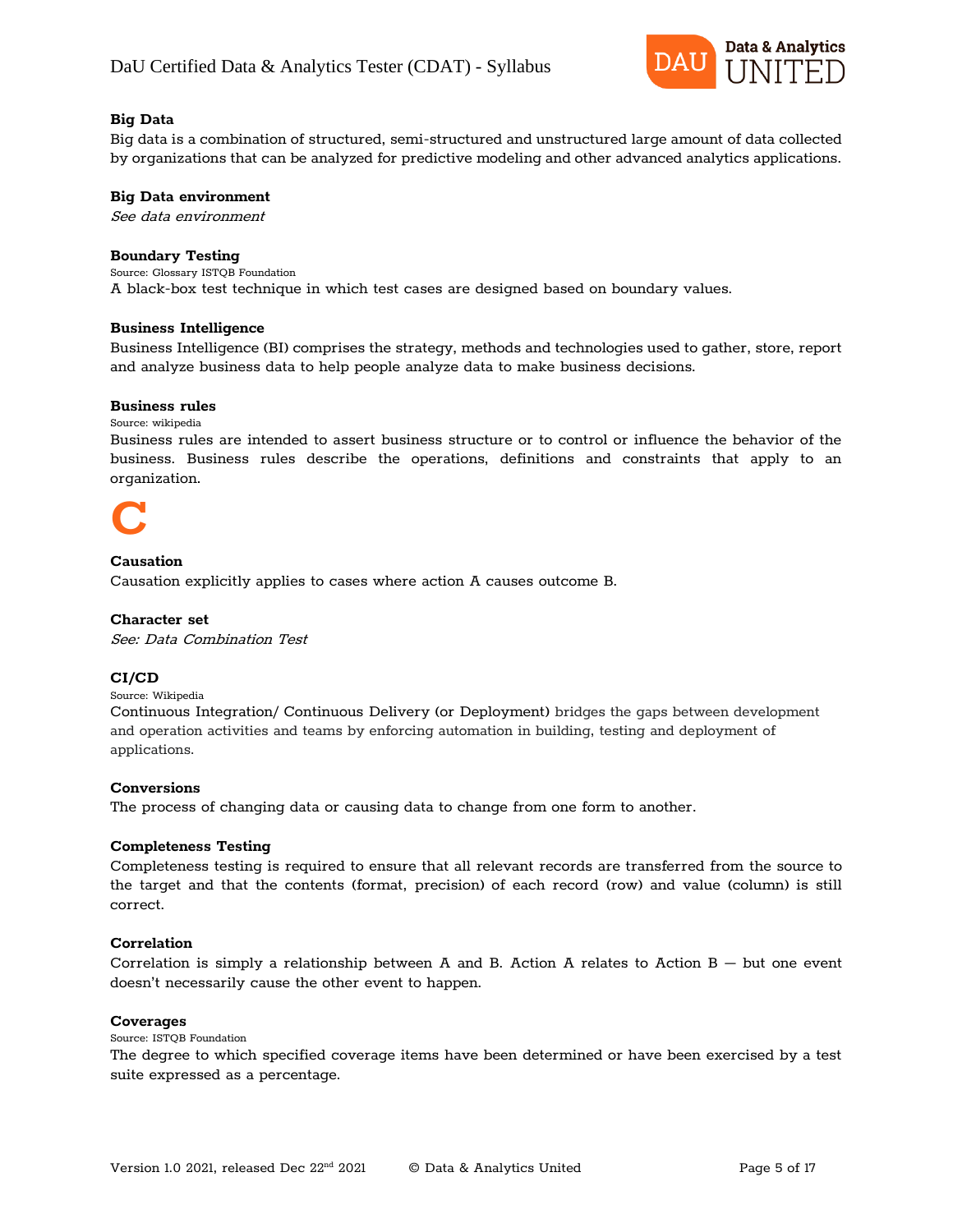

# **D**

#### **DAMA**

DAMA International is a not-for-profit, vendor-independent, global association of technical and business professionals dedicated to advancing the concepts and practices of information and data management. A working group of DAMA created a concise and useful set of data quality characteristics that can be well used in the BI & DA environment to establish the actual data quality.

#### **Dashboard**

A dashboard is a visual display of the most important information needed to achieve one or more objectives; consolidated and arranged on a single screen so the information can be monitored at a glance.

#### **Data analytics**

Data analytics, which mainly take place in the phase Reports, Dashboards, Analysis, comprises the combined corporate and external data sources for the creation of analytical models. There are three types of analytics: Descriptive Analytics, Predictive Analytics and Prescriptive Analytics.

#### **Data Combination Test**

Source: TMAP Body of Knowlede

The data combination test (DCoT) is a versatile technique for the testing of functionality both at detail level and at overall system level. In the embedded world, this technique is also known as the "Classification Tree Method".

#### **Data environment**

The complete business intelligence environment where data got a central place in the organization. The total of staging, data warehouses, transformations of data and reporting environment.

#### **Data lake**

A data lake is a large repository (Big Data) of internal and external data in its natural, unstructured form as a raw data reservoir.

#### **Data lineage**

Data lineage states where data is coming from, where it is going, and what transformations are applied to as it flows through multiple processes. It helps understand the data life cycle and it time aspects. It is one of the most critical pieces of information from a metadata management point of view.

#### **Data Mart (DM)**

A subset of the Enterprise Data Warehouse (EDW). The DM will hold a subset of the data in the EDW, focusing on a single subject area and it is oriented towards a specific task or department/user group, enabling them to perform queries fast and in an easy manner.

#### **Data migration**

Data migration is the process of moving data from one system to another.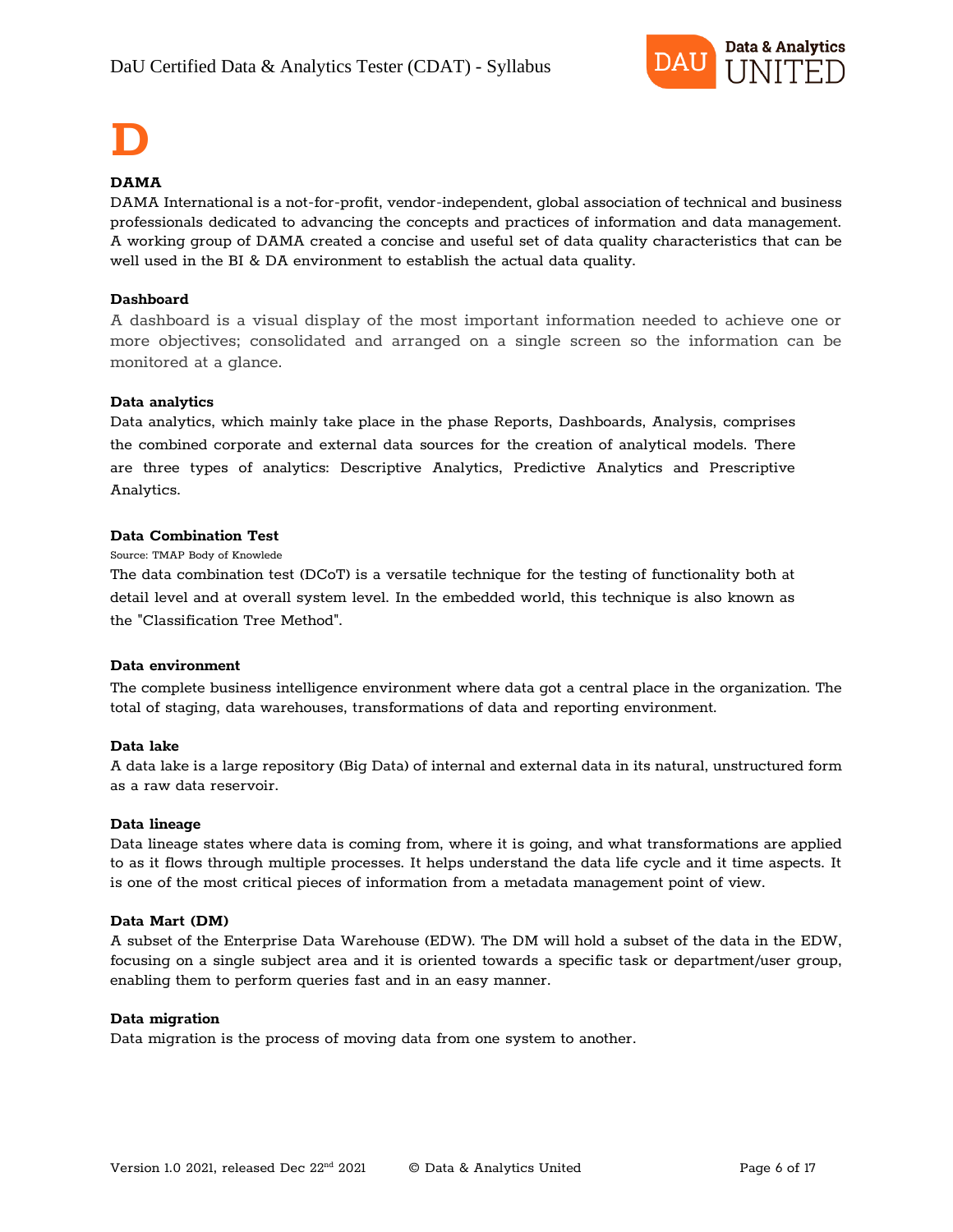

#### **Data migration tester**

Like the ETL Tester, Data Migration Testers will need to show that data is moved to a different system in correct and complete fashion.

#### **Data Mining**

Data mining concerns the process of discovering new patterns from large data sets involving methods at the intersection of artificial intelligence, machine learning, statistics and database systems.

#### **Data Model**

Data models define how the logical structure of a database is modeled. Data Models are fundamental entities to introduce abstraction in a database.

#### **Data Profiling**

#### Source: Johnson

Data Profiling is the process of examining the data available in an existing data source […] and collecting statistics and information about that data

#### **Data Quality**

Data quality is generally considered high quality if it is fit for intended uses. Data Quality Characteristics are used to have quantitative measures for data quality.

#### **Data Quality characteristics**

Source: DAMA

Refers to both the characteristics associated with … and to the processes used to measure or improve the quality of data

#### **Data Quality tester**

Testers that have extended knowledge in measuring the expected and perceived data quality in the system, at source systems (OLTP) or the Data & Analytics landscape.

#### **Data Quality tools**

Data quality tools (see chapter 5) often provide features that enable file/table comparisons. Of course, this is not the only function of tools, they will also inform their users on many aspects of the data quality like its frequencies and "odd" situations in the data sets.

#### **Data set**

A collection of related sets of information that is composed of separate elements but can be manipulated as a unit.

#### **Datatype**

A classification that specifies which type of value a variable has and what type of mathematical, relational or logical operations can be applied to it without causing an error.

#### **Data Vault modelling**

A database modeling method that is designed to provide long-term historical storage of data coming in from multiple operational systems.

#### **Data visualization**

Data visualization is the graphical representation of information and data.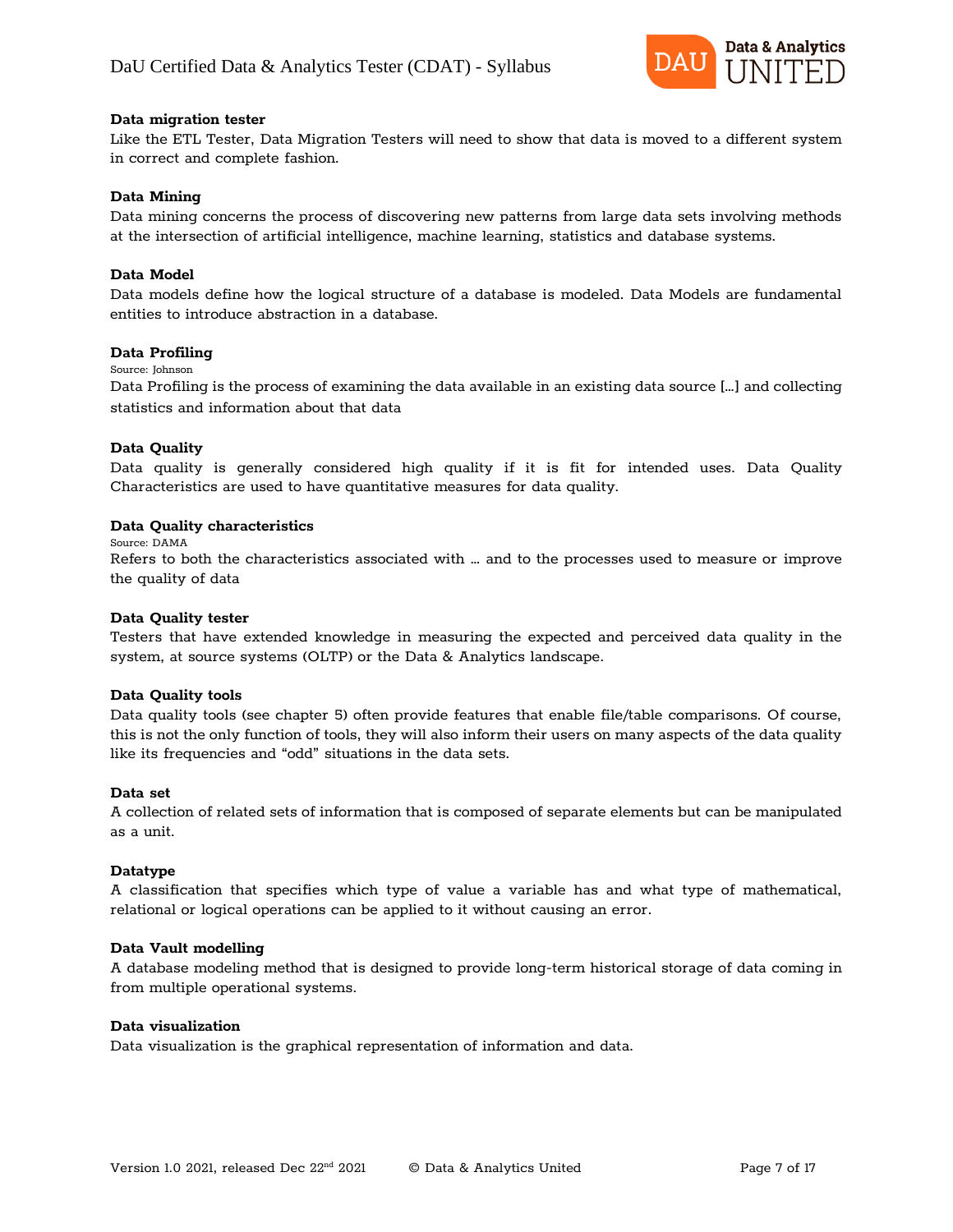

#### **Data Warehouse**

A data warehouse, stores data from several sources, either direct or via a staging area (is an intermediate storage area used for data processing during the extract, transform and load process).

#### **Decision Table Test**

Source: ISTQB A black-box test technique in which test cases are designed to exercise the combinations of conditions and the resulting actions shown in a decision table.

#### **De-personification**

see pseudonymization or anonymization

#### **Descriptive Analytics**

Reports, dashboards, alerts and scorecards are used to describe what has happened in the past. Descriptive Analytics may also be used to classify customers or other entities into groups that are similar on certain dimensions.

#### **Dimensions**

See also facts Dimensions are companions to facts and describe the objects in a fact table.

#### **Dimensional model**

A data structure technique optimized for data storage in a Data warehouse.

#### **Drill down**

"Drilling down" into the data in an OLAP cube, means that the user is analyzing the data at a different level of summarization.

#### **Drill through**

When users "drill through" data, they are requesting the individual transactions that contributed to the OLAP cube's aggregated data at a lowest level of detail for a given measure value.

#### **DTAP**

Development, Testing, Acceptance and Production is a phased approach to software testing and deployment. Most cases it is connected to the test environments used in software testing.

### **E**

#### **E2E**

Source: ISTQB

A type of testing in which business processes are tested from start to finish under production-like circumstances.

#### **End-to-end testing**

See E2E

**Enterprise Data Warehouse (EDW)** See dataware house

### **Equivalence Partitioning**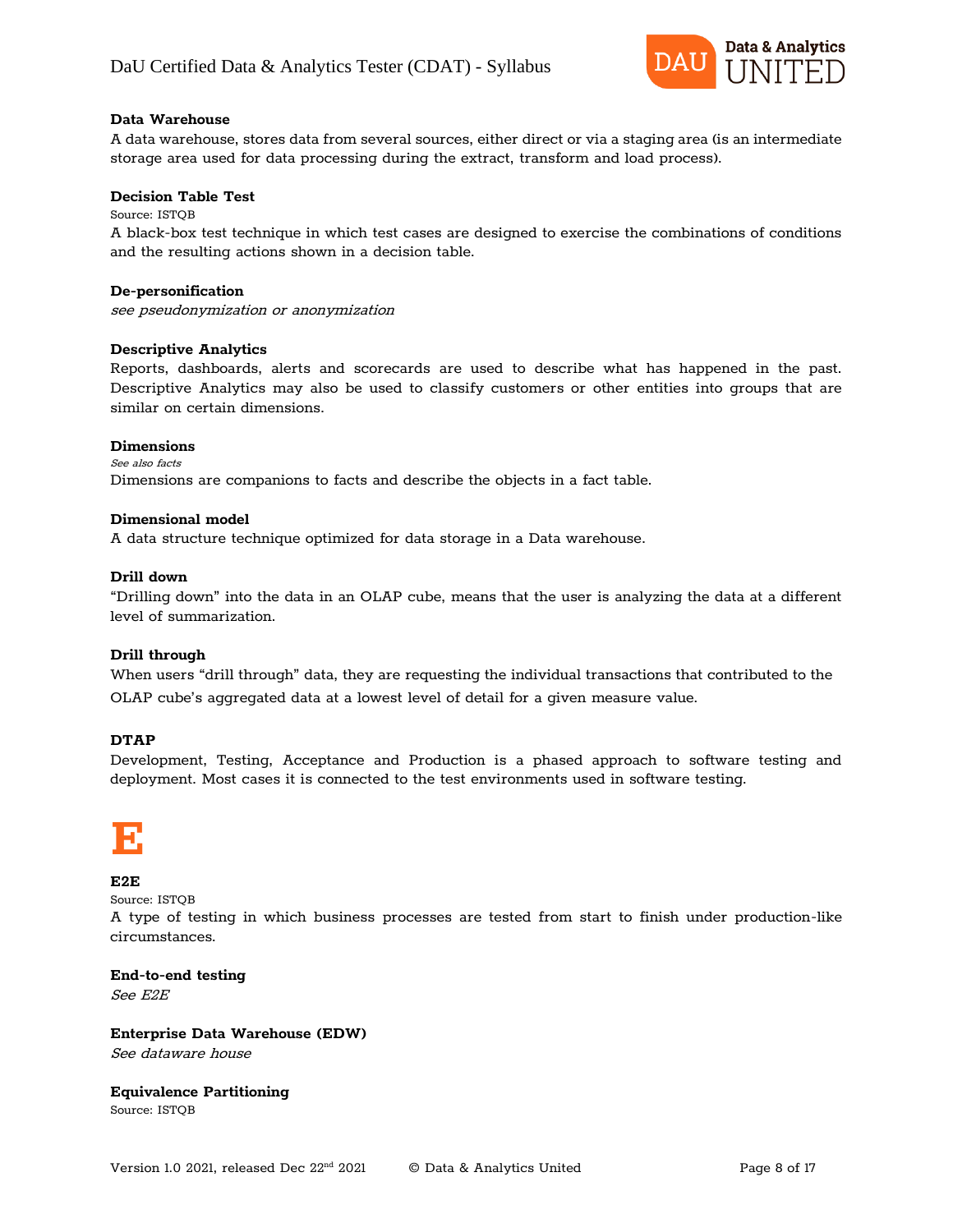

A black-box test technique in which test cases are designed to exercise equivalence partitions by using one representative member of each partition.

#### **ETL**

ETL stands for: Extract, Transform and Load (data). Data is extracted from the source systems, transformed in a usable format and loaded into the (enterprise) data warehouse.

#### **ETL Tester**

In general, ETL Testers will have knowledge of logical database design, ETL-processing tools and their querying skills will enable them to create comparisons between source and target tables, incorporating aggregations and transformations according to (general) design rules and technical designs like Source-to-Target Mappings.

#### **Extended ASCII (ISO/IEC 8859)**

ISO/IEC 8859 is an 8-bit extension to ASCII developed by ISO (the international organization for standardization). Next to the 128 ASCII characters it covers characters like the Euro sign (#128), British Pound (#163) and the American Dollar Cent (#162) symbol. Several variations of the ISO/IEC 8859/Latin standard exist, to cover different language families.



#### **Facts**

A fact is a quantitative piece of information - such as a sale or a download. Facts are stored in fact tables and have a foreign key relationship with a number of dimension tables.

#### **File comparison**

File comparison tools will support testers when loading two files and reporting in which rows or columns differences occur.



#### **GDPR**

The General Data Protection Regulation is a regulation in EU law on data protection and privacy in the European Union (EU) and the European Economic Area (EEA.

#### **Granularity**

The most detailed unit of the data is a fact, a contract, invoice, spending, task, etc. Each fact might have a measure – \_an attribute that can be measured, such as: price, amount, revenue, duration, tax, discount, etc. The "grain" (or granularity) of a fact table states the level of detail in the fact table.



#### **Historical data**

Source: wikipedia

Historical source (also known as historical material or historical data) is an original source that contains important historical information.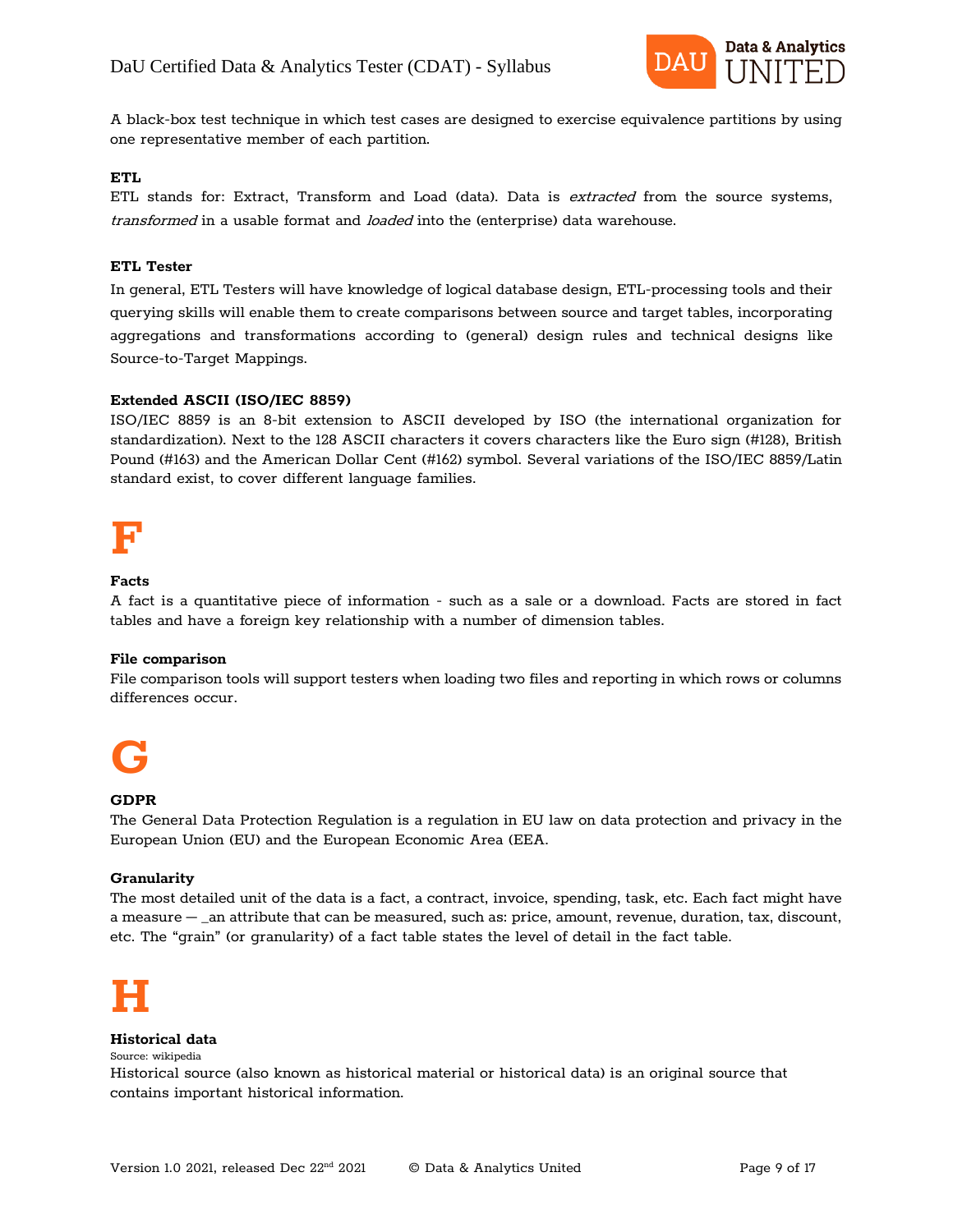

# **I**

#### **Index**

A method to track the performance of some group of assets in a standardized way.

#### **Intersect**

A query that can facilitate a much easier comparison of source vs target tables.

#### **ISTQB**

International Software Testing Qualification Board, Internationally most common and known. A test approach on how to setup a structured test process in different software development life cycles (agile, scrum, waterfall or V-model approaches).

# **L**

#### **Logical Data Model (LDM)**

A logical data model (LDM) provides an overview of the entire set of data created and maintained by an organization and a diagrammatic presentation of the organization's data.

# **M**

#### **Measures**

Measures are the numeric values that users want to slice, dice, aggregate, and analyze; they are one of the fundamental reasons why you would want to build OLAP cubes using data warehousing infrastructure.

#### **Meta data**

Metadata is a description of a digital asset, 'data about data'. Terms associated with an object to describe it, for instance the date a record was created or added, the source where the information comes from, the type or category of the data.

#### **Minus**

A querie that can facilitate a much easier comparison of source vs target tables.

#### **Multidimensional Expressions (MDX)**

A query language for online analytical processing (OLAP) using a database management system. Much like SQL, it is a query language for OLAP cubes. It is also a calculation language, with syntax similar to spreadsheet formulas.



#### **NoSQL** Non-relational database systems or so called NoSQL ("Not only SQL") databases.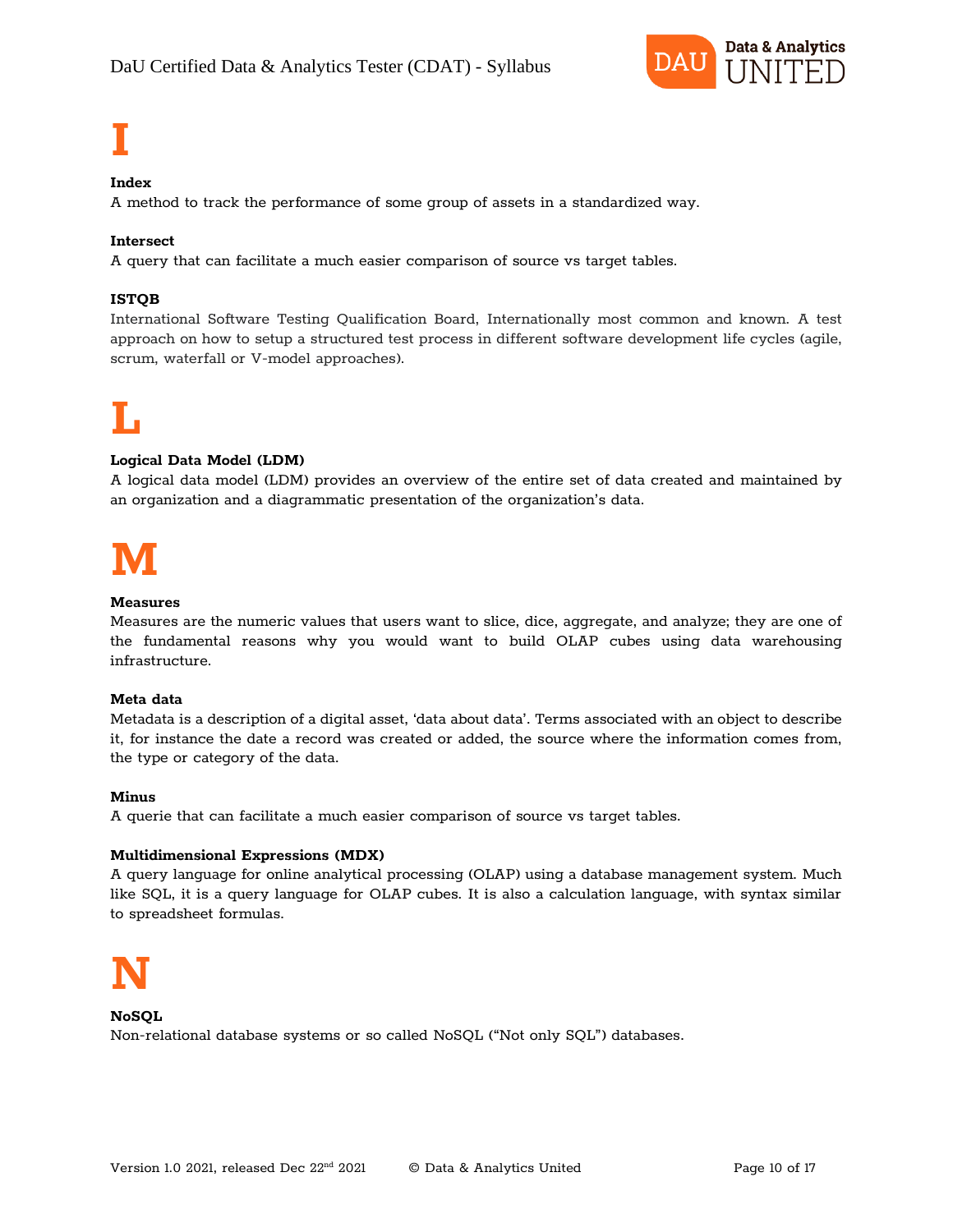

# **O**

#### **OLTP**

Operational systems often also called On Line Transaction Processing (OLTP), is used for support of primary business activities like processing customer requests, invoice handling, processing lab results, planning courses and filling or filing tax forms (mainly 'writing' and 'updating' data).

#### **OLAP**

On Line Analytical Processing (OLAP) is used to create value from the existing business data, by judging measures like company results over several dimensions like Time, Pricing Categories, Regions and Customer Groups (mainly 'reading' data).

#### **OLAP Cube**

An OLAP cube, also known as multidimensional cube or hypercube, is a data structure which offers ways to display and sum large amounts of data and provide searchable access to any data points.

#### **Outlier detection**

Outliers are extreme values that deviate from other observations on data, they may indicate a variability in a measurement.

# **P**

#### **Partition**

A section of a storage device, such as a hard disk drive or solid state drive.

#### **Performance Testing**

Performance testing may be introduced to validate that the cubes can be loaded within the time window that is made available.

#### **Predictive Analytics**

With Predictive Analytics, using data from the past to create models the future is predicted.

#### **Prescriptive Analytics**

In prescriptive analytics data can have a correlation with each other, for instance where two or more things (or data elements) have a mutual relationship or connection, or causation, that is the influence of causes on effects in a later state of the data.

#### **Pseudonymization**

The process of obscuring data with the ability to re-identify it later is also called pseudonymization.



#### **Quality** Source: ISTQB

The degree to which a component or system satisfies the stated and implied needs of its various stakeholders.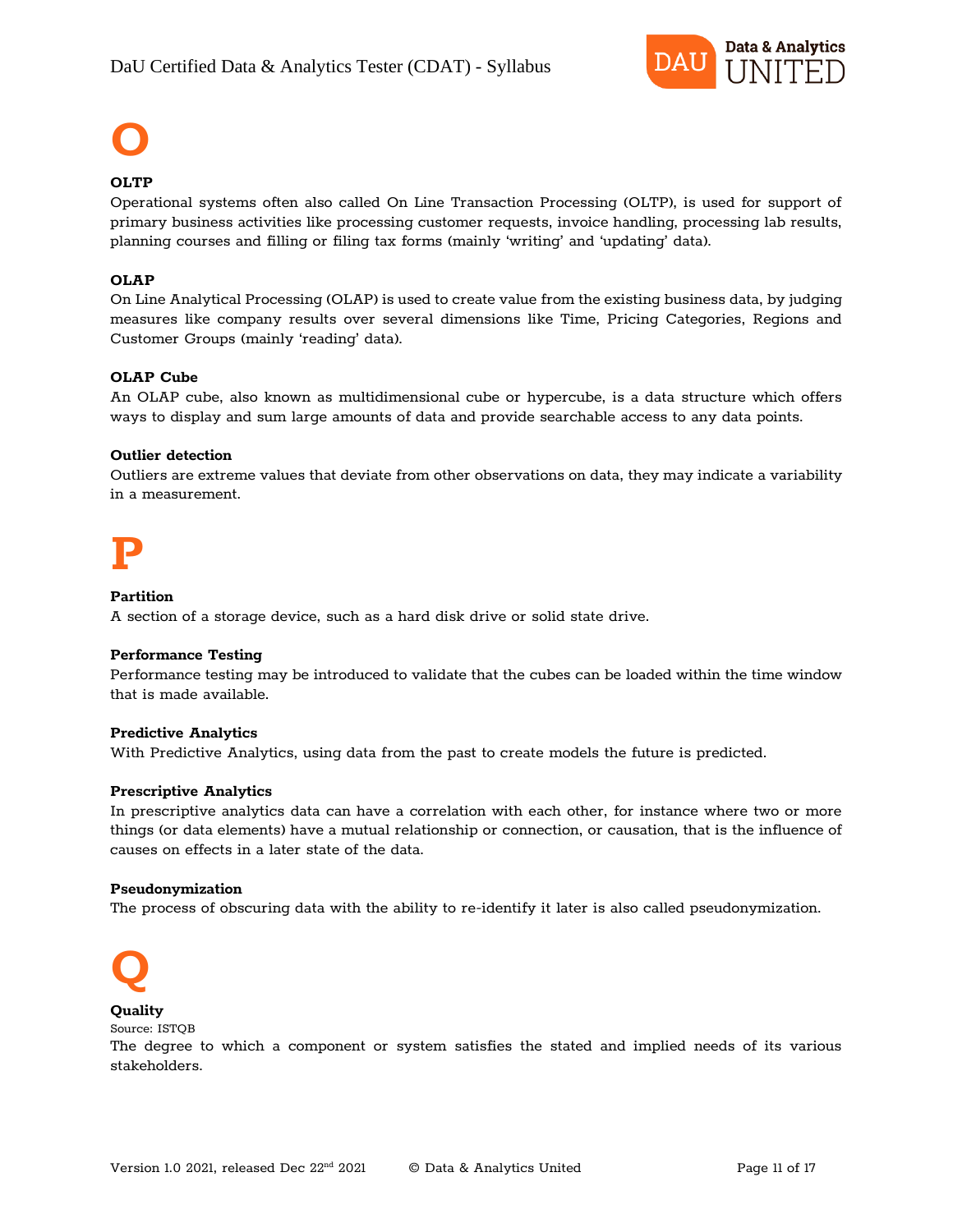

#### **Quality Characteristics**

Source: ISTQB A category of quality attributes that bears on work product quality.

#### **Queries**

A request for data or information from a database table or combination of tables.

# **R**

#### **Raw Data**

Primary data directory from the source without any transformations done before use. Think of data from a source, but also social media feeds in its rough form.

#### **Report**

Source: Madan A document that presents information in an organized format for a specific audience and purpose.

#### **Relational database**

A relational database is a digital database based on the relational model of data.

#### **Reporting Tester**

The Reporting Tester will focus mainly on the end user product, interacting with the developer of reports and dashboards and with the business.

#### **Reports Tester**

See Reporting Tester

#### **Risk Based Testing**

Source: ISTQB

Testing in which the management, selection, prioritization, and use of testing activities and resources are based on corresponding risk types and risk levels.



#### **Scrum**

Source: scrum.org

Scrum is a lightweight framework that helps people, teams and organizations generate value through adaptive solutions for complex problems.

#### **Self-service BI**

Tools that are used for OLAP and Reporting are grouped among the "Self Service BI (SSBI)" tools, tools that provide querying features for (business) end users.

#### **Semantic test**

Source: TMAP body of knowledge

The semantic test, together with the syntactic test, belongs among the validation tests, with which the validity of the data input is tested. In practice, the semantic test is often executed in combination with the syntactic test.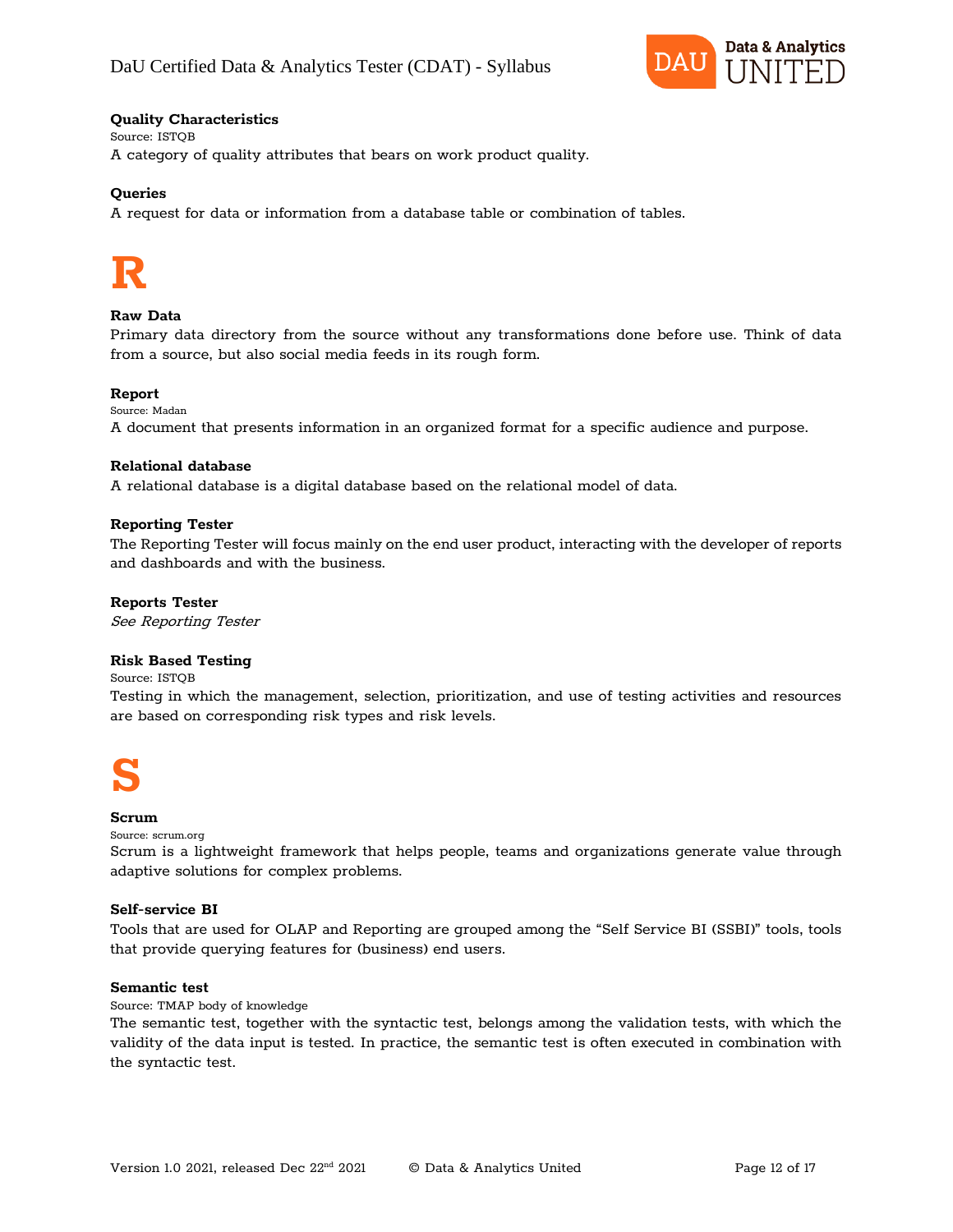

#### **Slicing and Dicing**

Slicing and Dicing refers to a way of segmenting, viewing and comprehending data in a database. Large blocks of data is cut into smaller segments and the process is repeated until the correct level of detail is achieved for proper analysis.

#### **Slowly Changing Dimensions (SCD's)**

Source: Kimball, Ralph; Ross, Margy. The Data Warehouse Toolkit: The Complete Guide to Dimensional Modeling Slowly changing dimension is a [dimension](https://en.wikipedia.org/wiki/Dimension_(data_warehouse)) which contains relatively static data which can change slowly but unpredictably, rather than according to a regular schedule.

#### **Source**

Data that is used as operational data and forms the basis for the business intelligence process.

#### **Snowflake**

See Dimensional model

#### **Staging**

An intermediate storage area used for data processing during the extract, transform and load process.

#### **Star scheme**

See Dimensional model

#### **STM**

Source to Target Mapping, a mapping document that describes names of source and target tables, names (and data types) of columns in the source- and target tables, how to detect Inserts, Updates and Deletes and transformations of data.

#### **SQL**

Structure Query Language (SQL) is a language to operate databases; it includes database creation, deletion, fetching rows, modifying rows, etc. SQL is an ANSI (American National Standards Institute) standard language.

#### **Syntactic test**

Source: TMAP body of knowledge

The syntactic test, together with the semantic test, belongs to the validation tests, with which the validity of the input data is tested. This establishes the degree to which the system is proof against invalid, or 'nonsense' input that is offered to the system willfully or otherwise. This test is also used to test the validity of output data.

# **T**

#### **Transformations**

The change that occurs on data from a source table to a target table. E.g. the concatenation of values, Source-columns that are combined in a single target column, aggregations or decoding conversions for integration of data or easier readability for end users.

#### **Transformation Testing**

Testing of the transformations that data transforms to from source to target situations.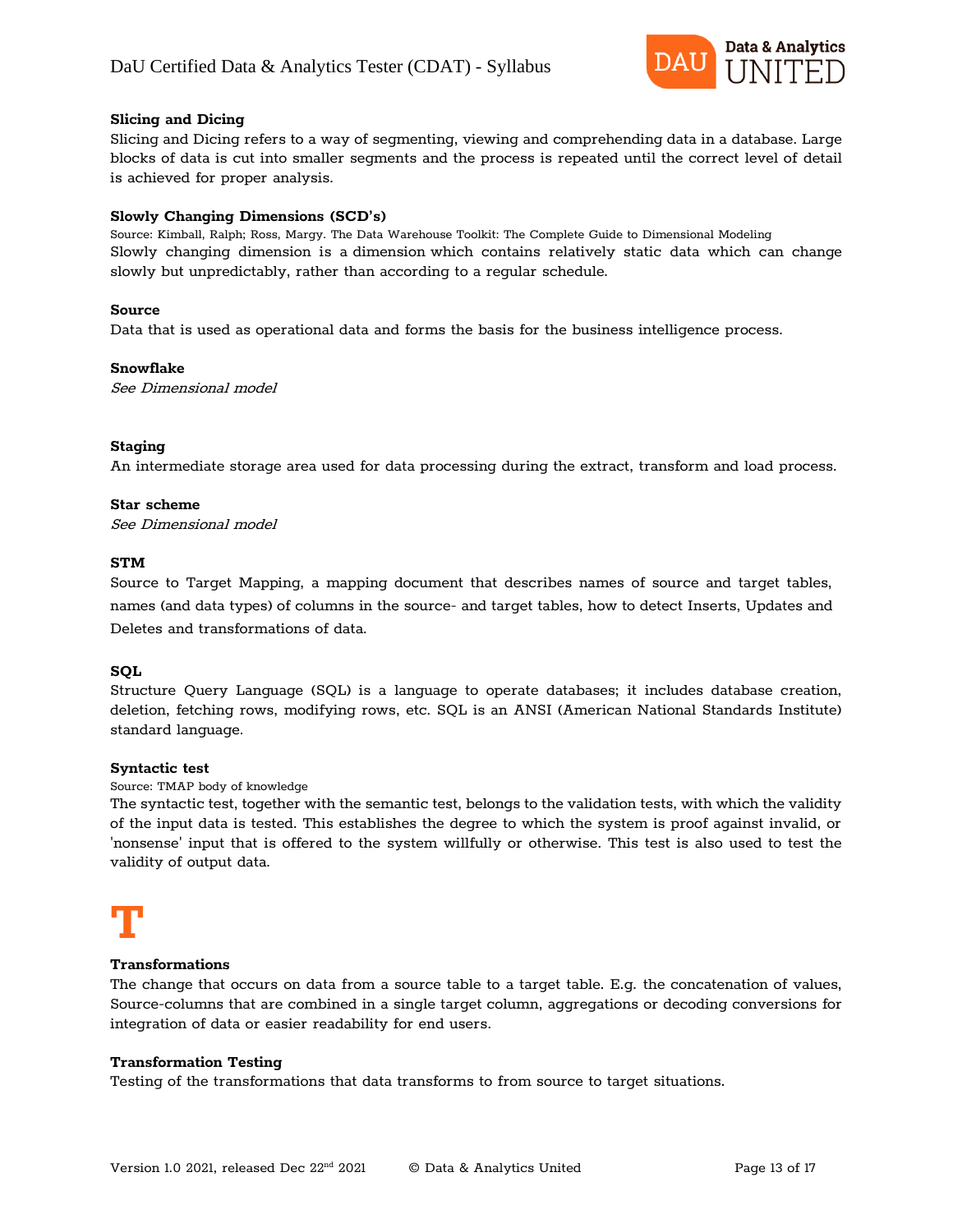

#### **Testing**

#### Source: ISTQB Syllabus

The process consisting of all lifecycle activities, both static and dynamic, concerned with planning, preparation and evaluation of software products and related work products to determine that they satisfy specified requirements, to demonstrate that they are fit for purpose and to detect defects.

#### **Test leader**

#### Source: ISTQB

On large projects, the person who reports to the test manager and is responsible for project management of a particular test level or a particular set of testing activities.

#### **Test process**

Source: ISTQB

The set of interrelated activities comprising of test planning, test monitoring and control, test analysis, test design, test implementation, test execution, and test completion.

#### **Test strategy**

#### Source: ISTQB

Documentation aligned with the test policy that describes the generic requirements for testing and details how to perform testing within an organization.

#### **Test techniques**

Test Techniques are methods to derive test cases from source documentation in a structured way.

#### **TMAP**

A test management approach on how to setup a structured test process in different software development life cycles (agile, scrum, waterfall or V-model approaches).

# **U**

#### **Unicode**

Unicode is an attempt by ISO and the Unicode Consortium to develop a coding system for electronic text that includes every written alphabet in existence.



#### **Variability**

Variability is often confused with variety, but where variety is concerned with the way data is stored and presented, variability is concerned with the actual meaning of the data.

#### **Value**

The value is in the analyses done on that data and how the data is turned into information and eventually turned into knowledge, which could be used for learning objectives or just to create more knowledge of a certain subject.

#### **Variety**

Variety refers to the many different formats of data. In the past, all data that was created was structured data: it fitted neatly in columns and rows and in text files.

#### **Velocity**

Velocity refers to the speed at which the data is created, stored, analyzed and visualized.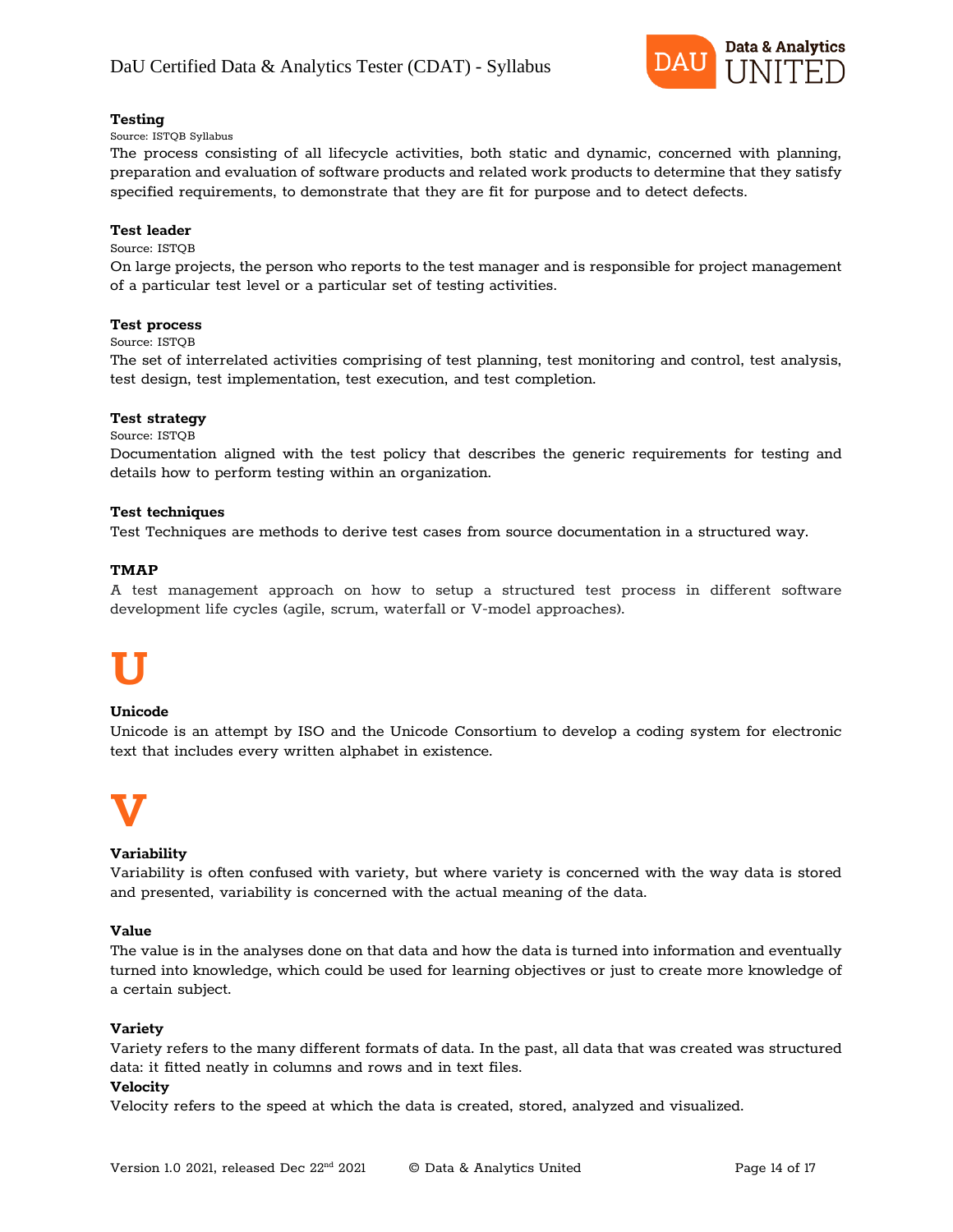

#### **Veracity**

Organizations need to ensure that the data is correct as well as the analysis performed on the data are correct.

#### **Visualization**

A graphical representation of data in such a way that the recipients understand the message of the story.

#### **Volume**

Volume refers to the amount of data is created, stored, analyzed and visualized.

#### **V-model**

The V-Model demonstrates the relationships between each phase of the development life cycle and its associated phase of testing.



#### **Waterfall**

The waterfall model is a breakdown of project activities into linear sequential phases, where each phase depends on the deliverables of the previous one and corresponds to a specialization of tasks.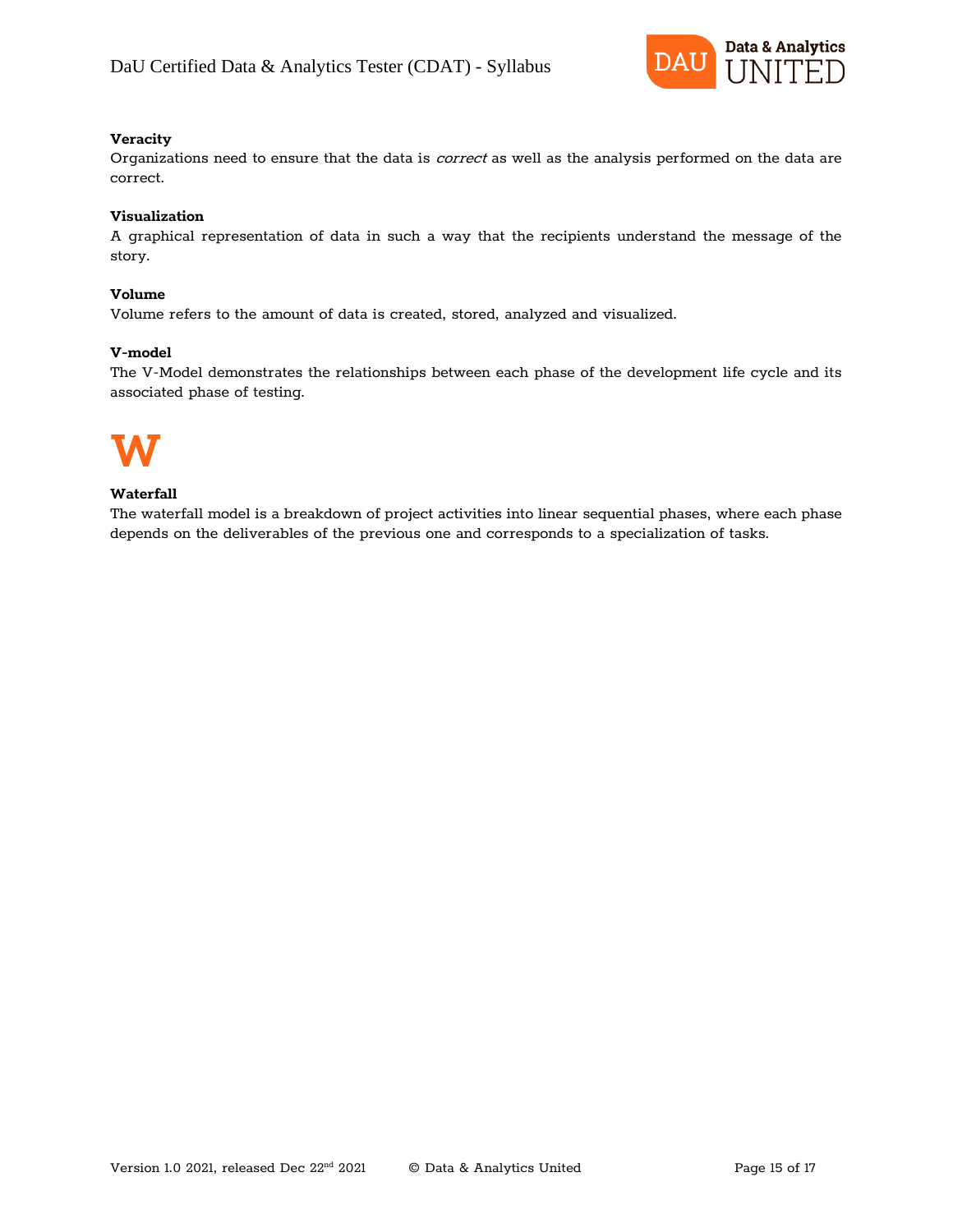

### Index

Aggregations, 4 Agile, 4 Agile testing, 4, 5 Analytics, 4, 11 Anonymization, 4 ASCII, 4 Audit trail, 4 BI Tester, 4 BI testing, 4 Big Data, 5 Big Data Environment, 5 Boundary Testing, 5 Business Intelligence, 5 Business Rules, 4, 5, 9 Causation, 5 Character Set, 5 CI/CD, 5 Completeness Testing, 5 Conversions, 5 Correlation, 5 Coverages, 5 Cubes, 5 DAMA, 6 Dashboard, 6 Data Analytics, 6 Data combination Test, 6 Data environment, 6 Data Lake, 6 Data Lineage, 6 Data Mart (DM), 6 Data migration, 6 Data migration tester, 7 Data Mining, 7 Data Model, 7 Data Profiling, 7 Data Quality, 7 Data Quality Characteristics, 7 Data Quality Tester, 7 Data Quality Tools, 7 Data Vault modelling, 7 Data Visualization, 7 Data Warehouse, 8 Datatype, 7 Decision Table Test, 8 de-personification, 8 Descriptive Analytics, 8 Dimensional model, 8

Dimensions, 8 Drill down, 8 Drill through, 8 DTAP, 8 E2E, 8 End-to-end testing, 8 Enterprise Data Warehouse (EDW), 8 Equivalence Partitioning, 8 ETL, 9 ETL Tester, 9 Extended ASCII (ISO/IEC 8859), 9 Facts, 9 File comparison, 9 GDPR, 9 Granularity, 9 Historical data, 9 Index, 10 Intersect, 10 ISTQB, 10 Logical Data Model (LDM), 10 Measures, 10 Meta data, 10 Minus, 10 Multidimensional Expressions (MDX), 10 NoSQL, 10 OLAP, 11 OLAP Cube, 11 OLTP, 11 Outlier detection, 11 Partition, 11 Performance Testing, 11 Predictive Analytics, 11 Prescriptive Analytics, 11 pseudonymization, 11 Quality, 11 Quality Characteristics, 12 Queries, 12 Raw Data, 12 Relational database, 12 Report, 12 Reporting, 12 Reporting Tester, 12 Reports Tester, 12 Risk Based Testing, 12 Scrum, 12 Self-service BI, 12 Semantic test, 12